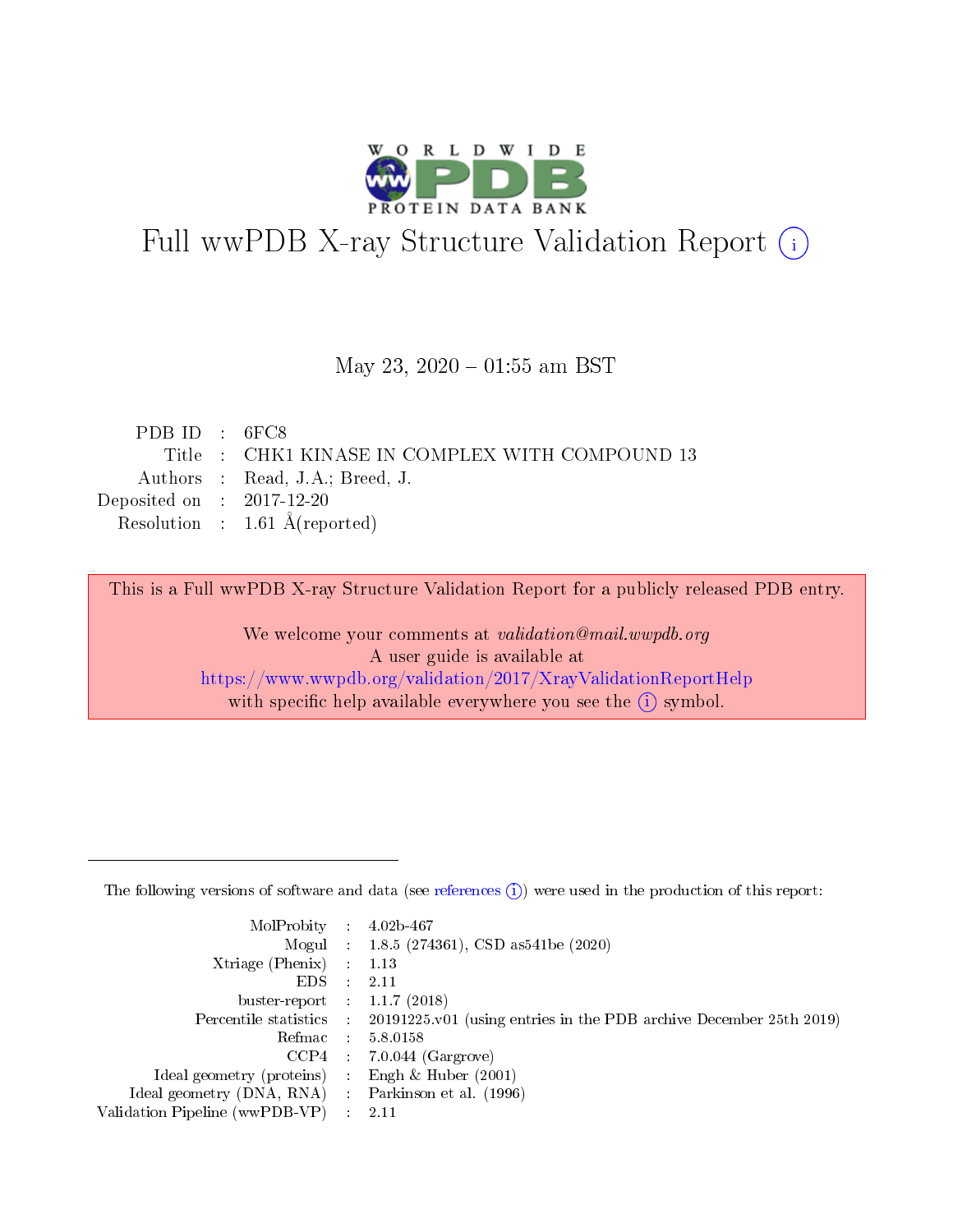# 1 [O](https://www.wwpdb.org/validation/2017/XrayValidationReportHelp#overall_quality)verall quality at a glance  $(i)$

The following experimental techniques were used to determine the structure: X-RAY DIFFRACTION

The reported resolution of this entry is 1.61 Å.

Percentile scores (ranging between 0-100) for global validation metrics of the entry are shown in the following graphic. The table shows the number of entries on which the scores are based.



| Metric                | Whole archive<br>$(\#Entries)$ | Similar resolution<br>$(\#\text{Entries}, \text{resolution range}(\text{\AA}))$ |
|-----------------------|--------------------------------|---------------------------------------------------------------------------------|
| $R_{free}$            | 130704                         | $4693(1.64-1.60)$                                                               |
| Clashscore            | 141614                         | $5002(1.64-1.60)$                                                               |
| Ramachandran outliers | 138981                         | 4888 $(1.64-1.60)$                                                              |
| Sidechain outliers    | 138945                         | $4887(1.64-1.60)$                                                               |
| RSRZ outliers         | 127900                         | $4609(1.64-1.60)$                                                               |

The table below summarises the geometric issues observed across the polymeric chains and their fit to the electron density. The red, orange, yellow and green segments on the lower bar indicate the fraction of residues that contain outliers for  $>=3, 2, 1$  and 0 types of geometric quality criteria respectively. A grey segment represents the fraction of residues that are not modelled. The numeric value for each fraction is indicated below the corresponding segment, with a dot representing fractions <=5% The upper red bar (where present) indicates the fraction of residues that have poor fit to the electron density. The numeric value is given above the bar.

| Mol       | $\sim$<br>hain | Length       | Quality of chain |  |
|-----------|----------------|--------------|------------------|--|
|           |                |              | 3%               |  |
| <u>д.</u> | . .            | מרחה<br>21 U | 96%              |  |

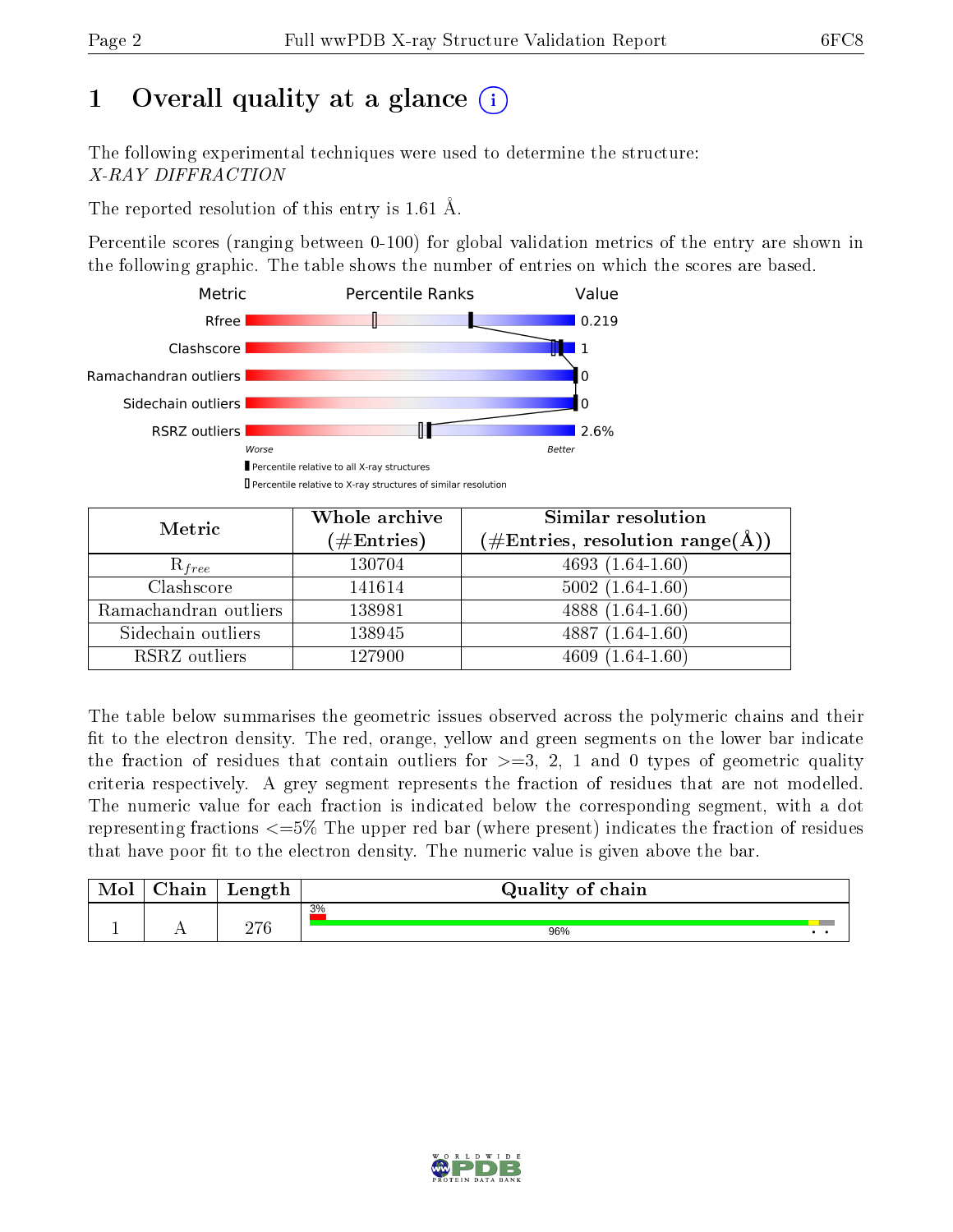# 2 Entry composition  $\left( \cdot \right)$

There are 4 unique types of molecules in this entry. The entry contains 2609 atoms, of which 0 are hydrogens and 0 are deuteriums.

In the tables below, the ZeroOcc column contains the number of atoms modelled with zero occupancy, the AltConf column contains the number of residues with at least one atom in alternate conformation and the Trace column contains the number of residues modelled with at most 2 atoms.

Molecule 1 is a protein called Serine/threonine-protein kinase Chk1.

| Mol | ${\rm Chain}$ | Residues | $\rm{Atoms}$             |     |  |     | $\rm{ZeroOcc} \mid \rm{AltConf} \mid \rm{Trace}$ |  |  |
|-----|---------------|----------|--------------------------|-----|--|-----|--------------------------------------------------|--|--|
|     |               | 269      | $\mathrm{Total}$<br>2168 | 388 |  | 397 |                                                  |  |  |

• Molecule 2 is SULFATE ION (three-letter code: SO4) (formula:  $O_4S$ ).



|  | $Mol$   Chain   Residues | Atoms |  | $ZeroOcc$   AltConf |  |  |
|--|--------------------------|-------|--|---------------------|--|--|
|  |                          | Total |  |                     |  |  |

• Molecule 3 is 2-(3-fluorophenyl)-4- $[[3 \{S\})]$ -piperidin-3-yllamino|thieno $[3,2-c]$ pyridine-7-carb oxamide (three-letter code: D4Q) (formula: C<sub>19</sub>H<sub>19</sub>FN<sub>4</sub>OS) (labeled as "Ligand of Interest" by author).

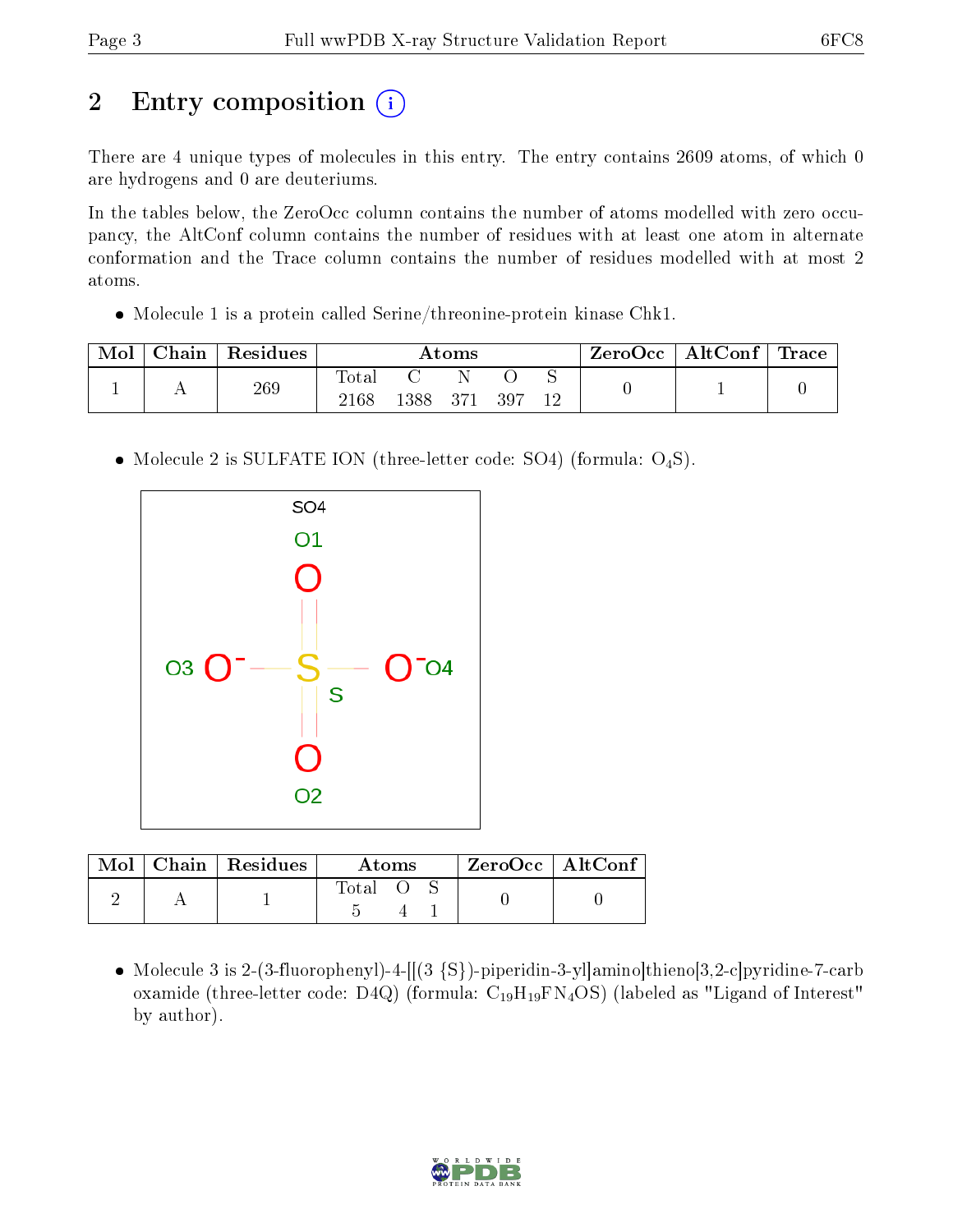

| Mol | $Chain   Residues$ | Atoms       |  |      |  | $\text{ZeroOcc} \mid \text{AltConf} \mid$ |  |  |
|-----|--------------------|-------------|--|------|--|-------------------------------------------|--|--|
|     |                    | $\rm Total$ |  | . н. |  |                                           |  |  |

 $\bullet\,$  Molecule 4 is water.

| Mol | Chain Residues | Atoms | $ZeroOcc \mid AltConf$ |  |
|-----|----------------|-------|------------------------|--|
|     |                | Total |                        |  |

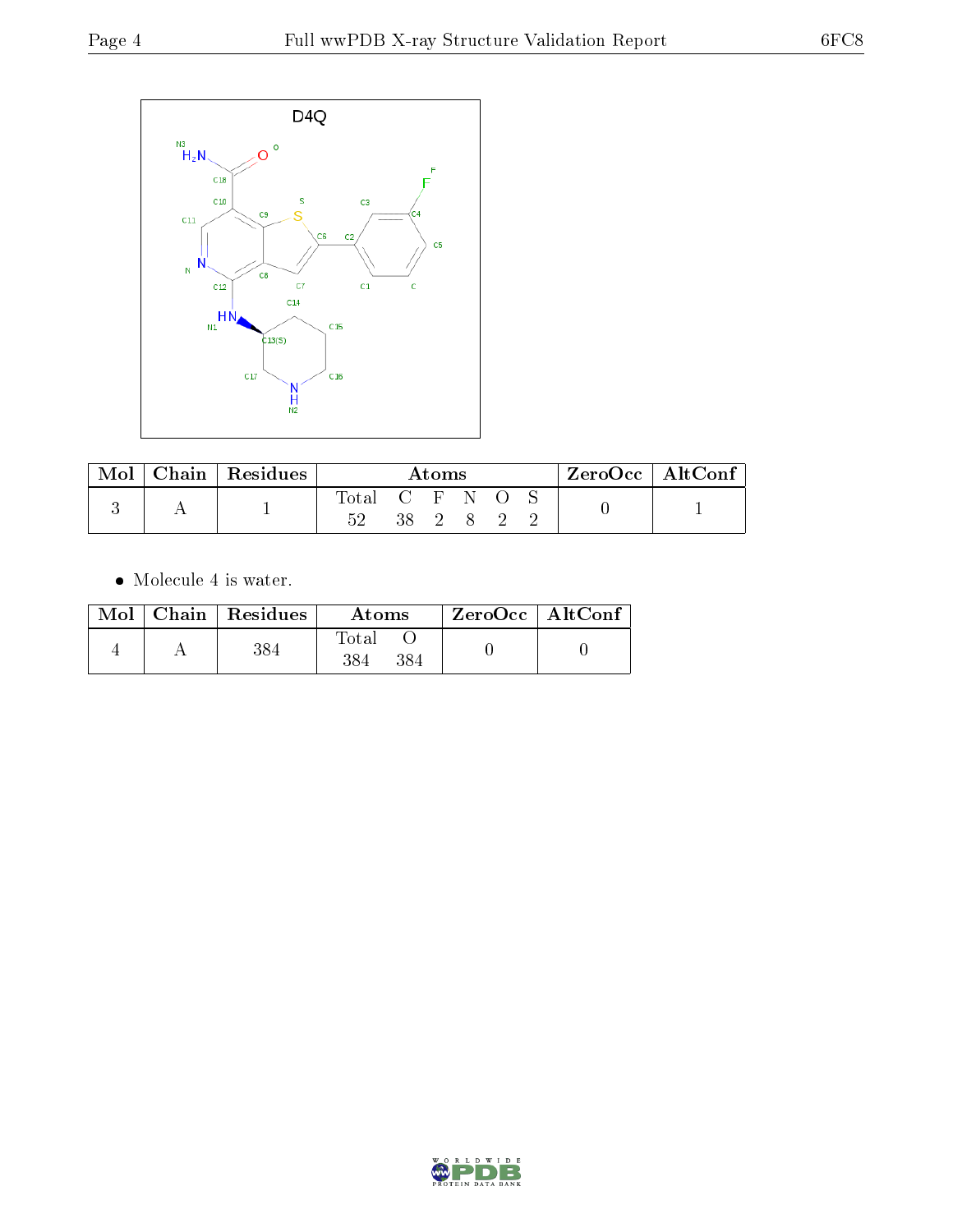# 3 Residue-property plots  $(i)$

These plots are drawn for all protein, RNA and DNA chains in the entry. The first graphic for a chain summarises the proportions of the various outlier classes displayed in the second graphic. The second graphic shows the sequence view annotated by issues in geometry and electron density. Residues are color-coded according to the number of geometric quality criteria for which they contain at least one outlier: green  $= 0$ , yellow  $= 1$ , orange  $= 2$  and red  $= 3$  or more. A red dot above a residue indicates a poor fit to the electron density (RSRZ  $> 2$ ). Stretches of 2 or more consecutive residues without any outlier are shown as a green connector. Residues present in the sample, but not in the model, are shown in grey.

• Molecule 1: Serine/threonine-protein kinase Chk1



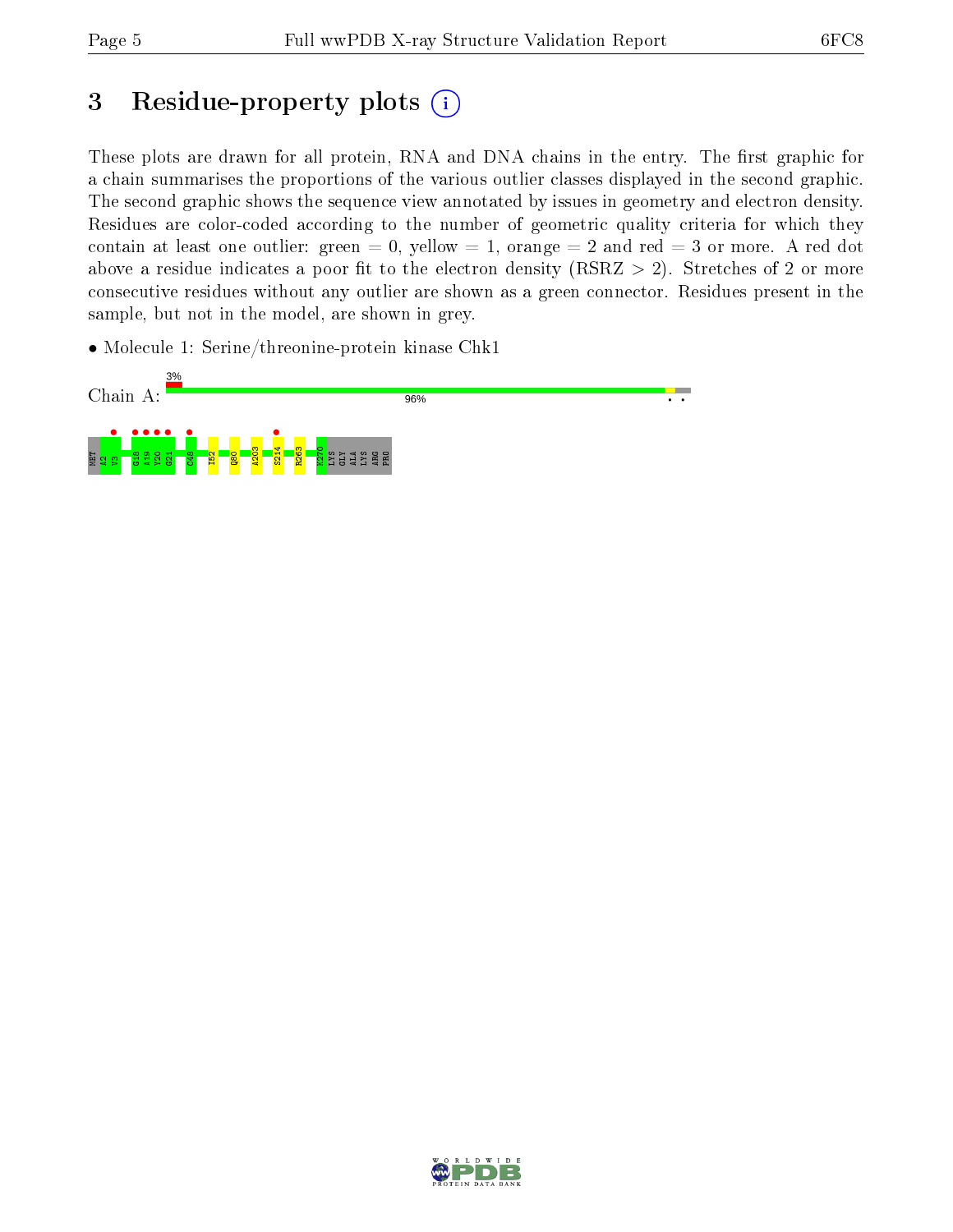## 4 Data and refinement statistics  $(i)$

| Property                                                         | Value                                             | Source     |
|------------------------------------------------------------------|---------------------------------------------------|------------|
| Space group                                                      | P 21 21 21                                        | Depositor  |
| Cell constants                                                   | $41.61\text{\AA}$ 70.16Å 104.03Å                  | Depositor  |
| a, b, c, $\alpha$ , $\beta$ , $\gamma$                           | $90.00^\circ$<br>$90.00^{\circ}$<br>$90.00^\circ$ |            |
| Resolution $(A)$                                                 | $-1.61$<br>21.67                                  | Depositor  |
|                                                                  | 21.22<br>$-1.61$                                  | <b>EDS</b> |
| % Data completeness                                              | $84.1(21.67-1.61)$                                | Depositor  |
| (in resolution range)                                            | 84.2 $(21.22 - 1.61)$                             | <b>EDS</b> |
| $R_{merge}$                                                      | (Not available)                                   | Depositor  |
| $\mathrm{R}_{sym}$                                               | $(Not\ avariable)$                                | Depositor  |
| $\langle I/\sigma(I) \rangle^{-1}$                               | $1.37$ (at 1.61Å)                                 | Xtriage    |
| Refinement program                                               | <b>BUSTER 2.11.6</b>                              | Depositor  |
|                                                                  | $0.191$ , $0.225$                                 | Depositor  |
| $R, R_{free}$                                                    | $0.182$ ,<br>0.219                                | DCC        |
| $R_{free}$ test set                                              | 1710 reflections $(5.05\%)$                       | wwPDB-VP   |
| Wilson B-factor $(A^2)$                                          | 11.5                                              | Xtriage    |
| Anisotropy                                                       | 0.317                                             | Xtriage    |
| Bulk solvent $k_{sol}(\text{e}/\text{A}^3), B_{sol}(\text{A}^2)$ | 0.44, 67.6                                        | <b>EDS</b> |
| L-test for $\mathrm{twinning}^2$                                 | $< L >$ = 0.49, $< L2$ = 0.32                     | Xtriage    |
| Estimated twinning fraction                                      | No twinning to report.                            | Xtriage    |
| $\overline{F_o}, \overline{F_c}$ correlation                     | 0.95                                              | <b>EDS</b> |
| Total number of atoms                                            | 2609                                              | wwPDB-VP   |
| Average B, all atoms $(A^2)$                                     | 17.0                                              | wwPDB-VP   |

Xtriage's analysis on translational NCS is as follows: The largest off-origin peak in the Patterson function is  $6.39\%$  of the height of the origin peak. No significant pseudotranslation is detected.

<sup>&</sup>lt;sup>2</sup>Theoretical values of  $\langle |L| \rangle$ ,  $\langle L^2 \rangle$  for acentric reflections are 0.5, 0.333 respectively for untwinned datasets, and 0.375, 0.2 for perfectly twinned datasets.



<span id="page-5-1"></span><span id="page-5-0"></span><sup>1</sup> Intensities estimated from amplitudes.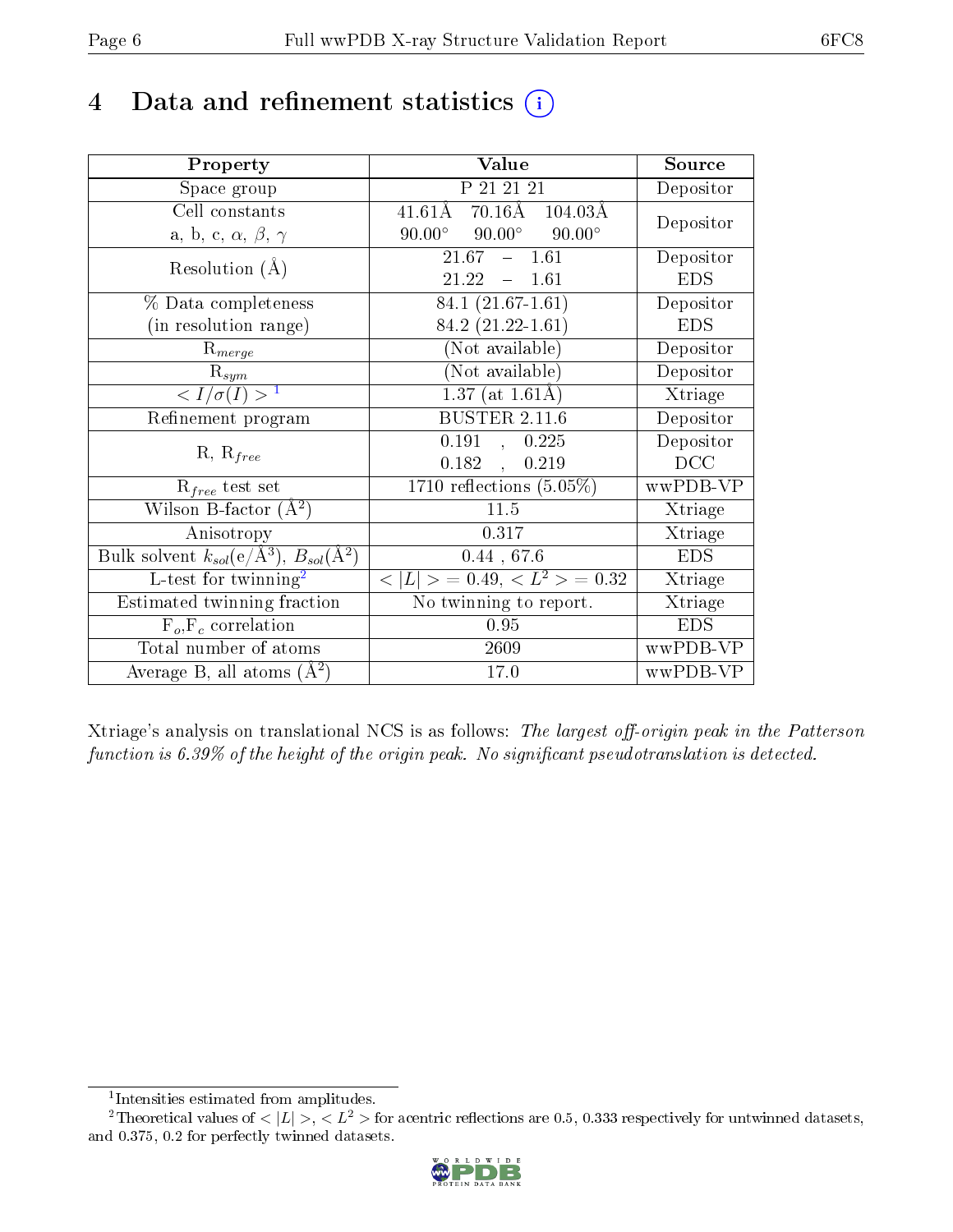## 5 Model quality  $(i)$

### 5.1 Standard geometry  $\overline{()}$

Bond lengths and bond angles in the following residue types are not validated in this section: D4Q, SO4

The Z score for a bond length (or angle) is the number of standard deviations the observed value is removed from the expected value. A bond length (or angle) with  $|Z| > 5$  is considered an outlier worth inspection. RMSZ is the root-mean-square of all Z scores of the bond lengths (or angles).

| $Mol$   Chain |  |      | Bond lengths                    | Bond angles |           |  |
|---------------|--|------|---------------------------------|-------------|-----------|--|
|               |  |      | RMSZ $ #Z  > 5$ RMSZ $ #Z  > 5$ |             |           |  |
|               |  | 0.52 | 0/2224                          | 0.59        | $-0/3017$ |  |

There are no bond length outliers.

There are no bond angle outliers.

There are no chirality outliers.

There are no planarity outliers.

### 5.2 Too-close contacts  $(i)$

In the following table, the Non-H and H(model) columns list the number of non-hydrogen atoms and hydrogen atoms in the chain respectively. The H(added) column lists the number of hydrogen atoms added and optimized by MolProbity. The Clashes column lists the number of clashes within the asymmetric unit, whereas Symm-Clashes lists symmetry related clashes.

|  |      |      | Mol   Chain   Non-H   H(model)   H(added)   Clashes   Symm-Clashes |
|--|------|------|--------------------------------------------------------------------|
|  | 2168 | 2145 |                                                                    |
|  |      |      |                                                                    |
|  |      |      |                                                                    |
|  | 384  |      |                                                                    |
|  | 2609 | 2145 |                                                                    |

The all-atom clashscore is defined as the number of clashes found per 1000 atoms (including hydrogen atoms). The all-atom clashscore for this structure is 1.

All (5) close contacts within the same asymmetric unit are listed below, sorted by their clash magnitude.

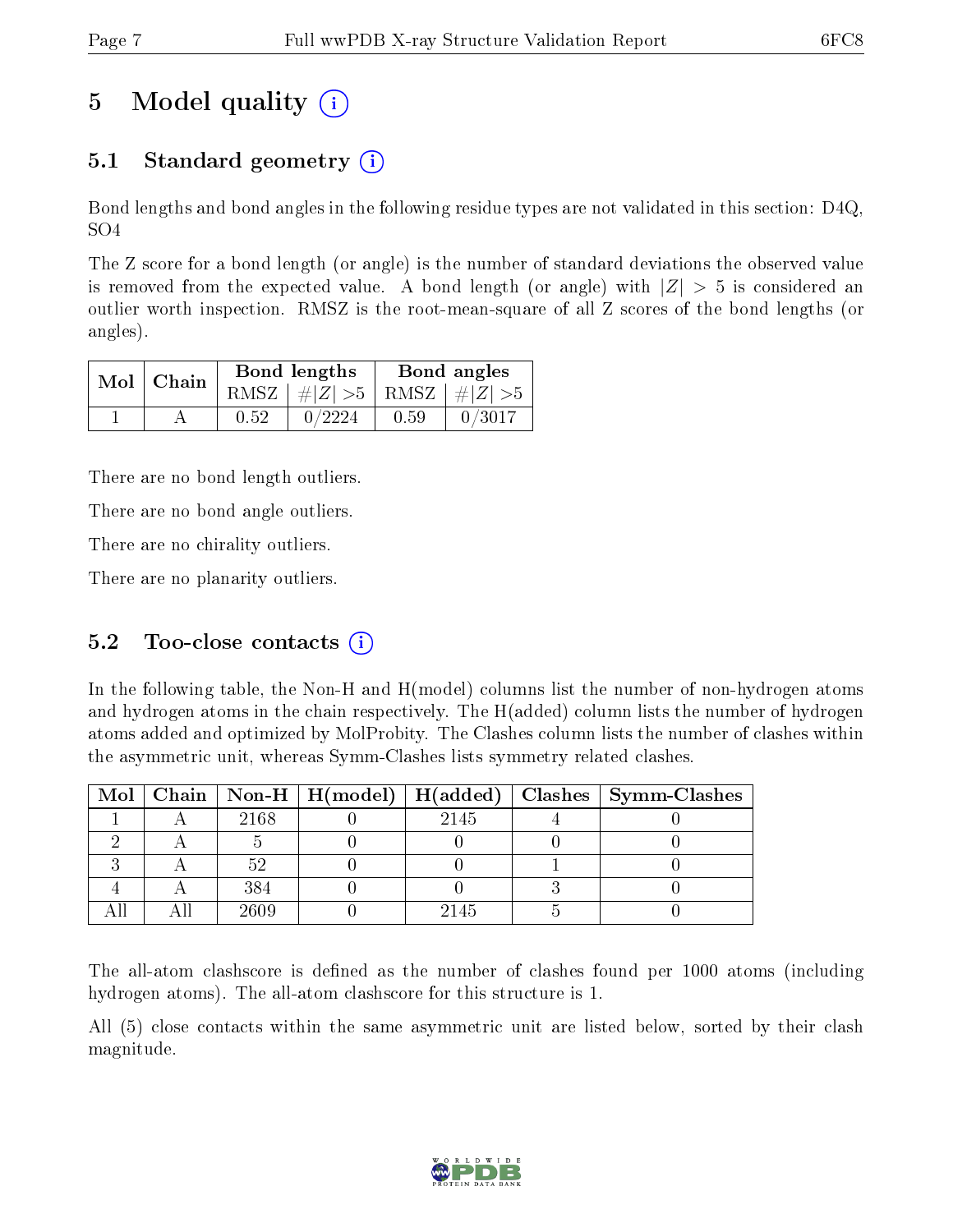| Atom-1           | Atom-2                     | Interatomic<br>distance $(A)$ | Clash<br>overlap $(A)$ |
|------------------|----------------------------|-------------------------------|------------------------|
| 1:A:214:SER:HB2  | 4: A:500:HOH:O             | 187                           | 0.74                   |
| 1:A:203:ALA:HB3  | $4:A:403:\overline{HOH:O}$ | 1.90                          | 0.71                   |
| 1:A:263:ARG:HG2  | 4:A:709:HOH:O              | 2.11                          | 0.51                   |
| 1:A:52:ILE:HG21  | 1: A:80: GLN: HG3          | 1.98                          | 0.45                   |
| 3:A:302[A]:D4Q:S | 3:A:302[A]:D4Q:O           | 2.76                          | 0.43                   |

There are no symmetry-related clashes.

### 5.3 Torsion angles (i)

#### 5.3.1 Protein backbone  $(i)$

In the following table, the Percentiles column shows the percent Ramachandran outliers of the chain as a percentile score with respect to all X-ray entries followed by that with respect to entries of similar resolution.

The Analysed column shows the number of residues for which the backbone conformation was analysed, and the total number of residues.

| Mol   Chain | Analysed                                |  | Favoured   Allowed   Outliers   Percentiles    |  |  |
|-------------|-----------------------------------------|--|------------------------------------------------|--|--|
|             | $268/276$ (97\%)   263 (98\%)   5 (2\%) |  | $\begin{bmatrix} 100 \\ 100 \end{bmatrix}$ 100 |  |  |

There are no Ramachandran outliers to report.

#### 5.3.2 Protein sidechains  $\left( \mathbf{i} \right)$

In the following table, the Percentiles column shows the percent sidechain outliers of the chain as a percentile score with respect to all X-ray entries followed by that with respect to entries of similar resolution.

The Analysed column shows the number of residues for which the sidechain conformation was analysed, and the total number of residues.

| Mol   Chain | Analysed                       |  | Rotameric   Outliers   Percentiles                         |  |
|-------------|--------------------------------|--|------------------------------------------------------------|--|
|             | $235/243$ (97\%)   235 (100\%) |  | $\begin{array}{ c c c c }\n\hline\n100 & 100\n\end{array}$ |  |

There are no protein residues with a non-rotameric sidechain to report.

Some sidechains can be flipped to improve hydrogen bonding and reduce clashes. All (1) such sidechains are listed below:

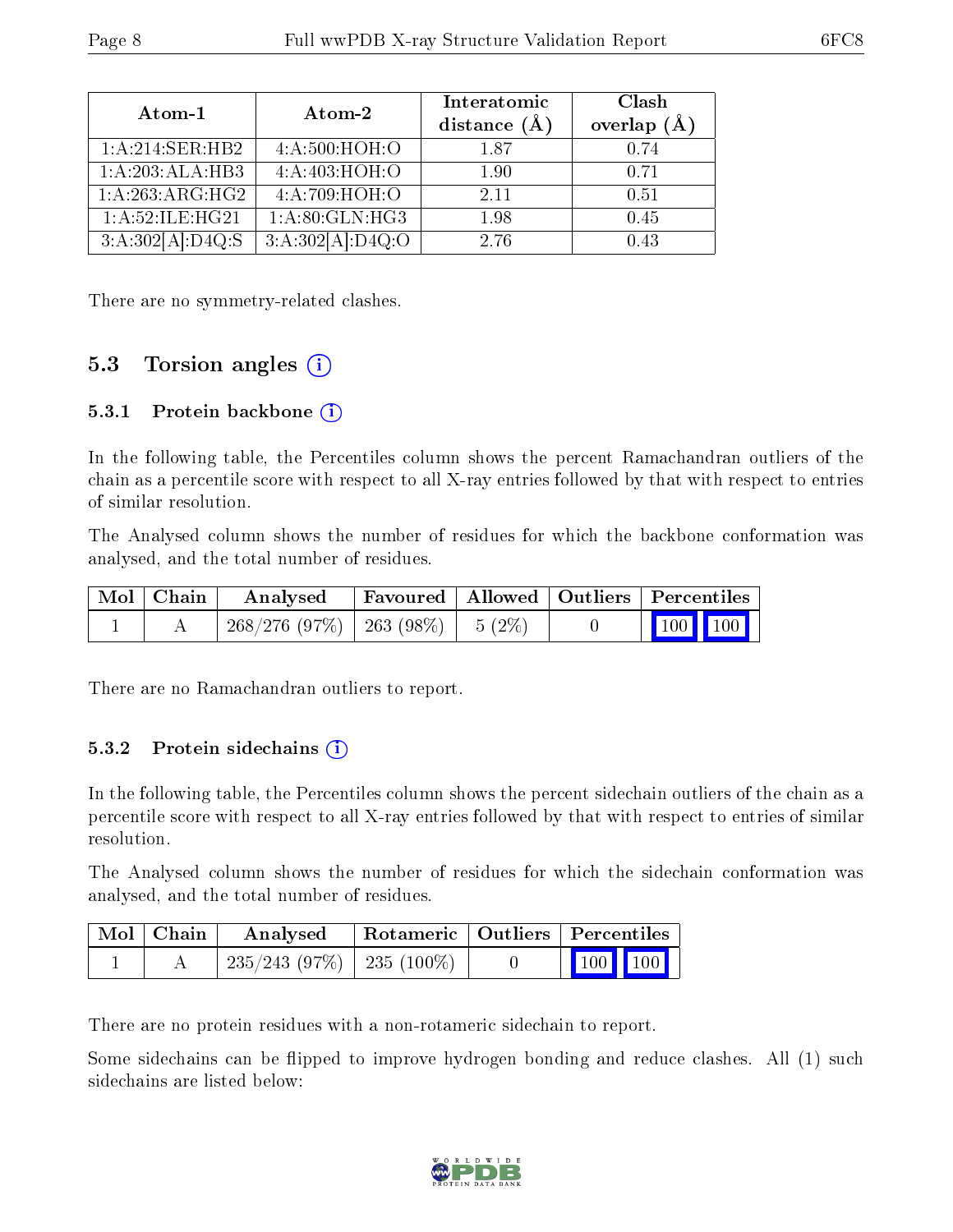| Mol | Chain   Res | vpe |
|-----|-------------|-----|
|     |             |     |

#### 5.3.3 RNA  $(i)$

There are no RNA molecules in this entry.

#### 5.4 Non-standard residues in protein, DNA, RNA chains (i)

There are no non-standard protein/DNA/RNA residues in this entry.

#### 5.5 Carbohydrates (i)

There are no carbohydrates in this entry.

### 5.6 Ligand geometry (i)

3 ligands are modelled in this entry.

In the following table, the Counts columns list the number of bonds (or angles) for which Mogul statistics could be retrieved, the number of bonds (or angles) that are observed in the model and the number of bonds (or angles) that are dened in the Chemical Component Dictionary. The Link column lists molecule types, if any, to which the group is linked. The Z score for a bond length (or angle) is the number of standard deviations the observed value is removed from the expected value. A bond length (or angle) with  $|Z| > 2$  is considered an outlier worth inspection. RMSZ is the root-mean-square of all Z scores of the bond lengths (or angles).

| Mol<br>Type   |                 | Chain | Res    | Link                     | Bond lengths |      |         | Bond angles |      |             |
|---------------|-----------------|-------|--------|--------------------------|--------------|------|---------|-------------|------|-------------|
|               |                 |       |        |                          | Counts       | RMSZ | $\# Z $ | Counts      | RMSZ | # $ Z  > 2$ |
| $\Omega$<br>↵ | SO <sub>4</sub> |       | 301    | $\overline{\phantom{a}}$ | 4.4.4        | 0.19 |         | 6.6.6       | 0.25 |             |
| 3             | D4Q             | Α     | 302[A] |                          | 22, 29, 29   | 0.76 | $(4\%)$ | 29,41,41    | 1.06 | 4(13%)      |
| Ð             | D4Q             | А     | 302 B  |                          | 22, 29, 29   | 0.79 | $(4\%)$ | 29,41,41    | 0.96 | $3(10\%)$   |

In the following table, the Chirals column lists the number of chiral outliers, the number of chiral centers analysed, the number of these observed in the model and the number defined in the Chemical Component Dictionary. Similar counts are reported in the Torsion and Rings columns. '-' means no outliers of that kind were identified.

|     | $\mid$ Mol $\mid$ Type $\mid$ Chain | $\operatorname{Res}$ |                          | Link   Chirals           | <b>Torsions</b>          | Rings |
|-----|-------------------------------------|----------------------|--------------------------|--------------------------|--------------------------|-------|
| D4Q |                                     | 302[A]               |                          | <b>Contract Contract</b> | $0/12/20/20$   $0/4/4/4$ |       |
| D4Q |                                     | 302[B]               | $\overline{\phantom{a}}$ | <b>Contract Contract</b> | $1/12/20/20$   $0/4/4/4$ |       |

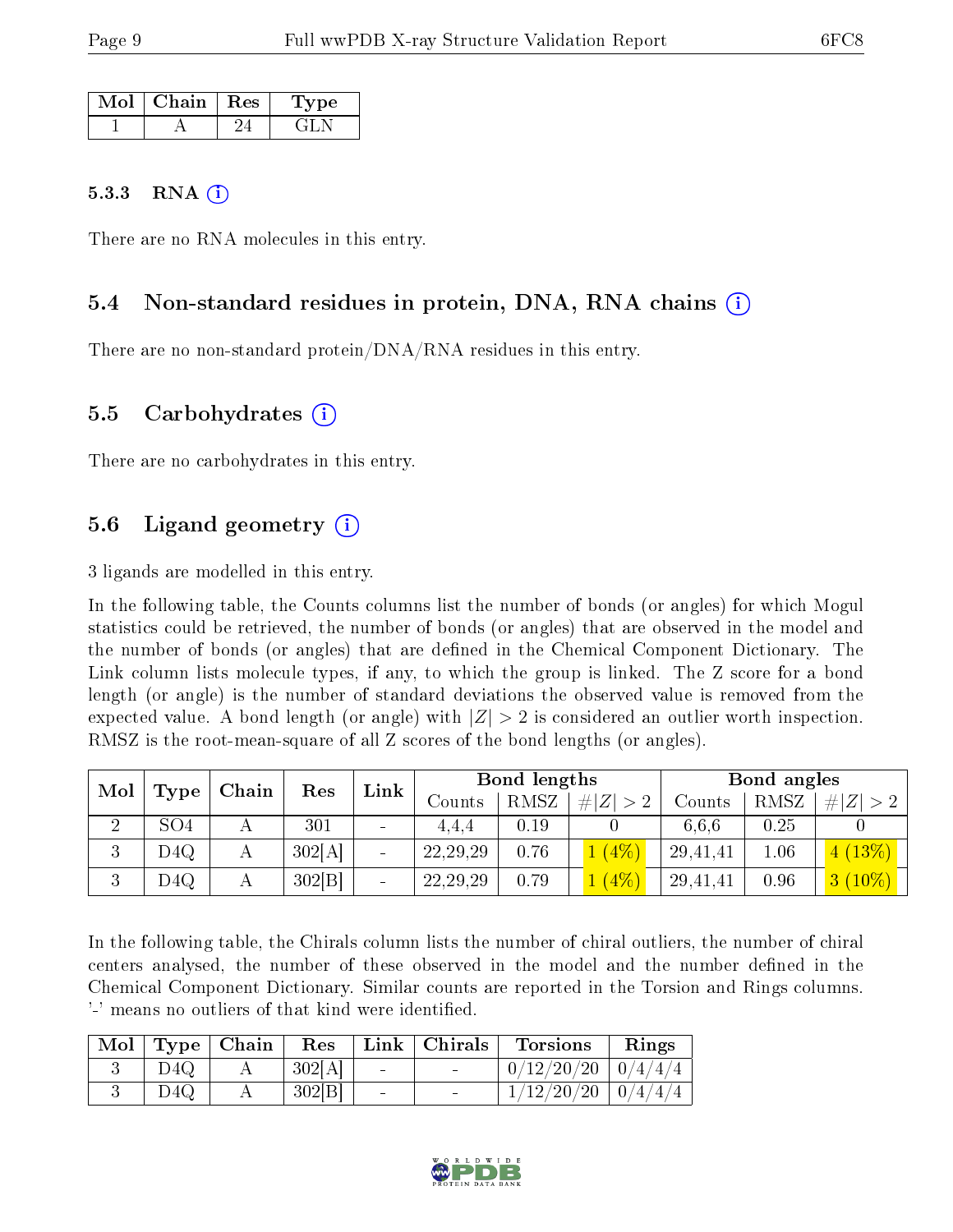| $\mid$ Mol $\mid$ Chain $\mid$ |  |                               | Res   Type   Atoms   Z   Observed $(A)$   Ideal $(A)$ |  |
|--------------------------------|--|-------------------------------|-------------------------------------------------------|--|
|                                |  | $302[B]$ D4Q c6-S 3.00        | 1.75                                                  |  |
|                                |  | $-302[A]$   D4Q   C6-S   2.72 | 1.75                                                  |  |

All (2) bond length outliers are listed below:

All (7) bond angle outliers are listed below:

| Mol | Chain | Res    | Type | Atoms         |         | Observed $(°)$ | Ideal $(°)$ |
|-----|-------|--------|------|---------------|---------|----------------|-------------|
| 3   | А     | 302[A] | D4Q  | $C11-C10-C18$ | 3.18    | 124.42         | 117.86      |
| 3   | А     | 302[A] | D4Q  | $C9-C10-C18$  | $-2.75$ | 118.70         | 124.60      |
| 3   | А     | 302[B] | D4Q  | $C10$ -C9-S   | 2.69    | 129.55         | 124.59      |
| 3   | А     | 302 B  | D4Q  | $C11-C10-C18$ | 2.64    | 123.31         | 117.86      |
| 3   | А     | 302[A] | D4Q  | $C11-C10-C9$  | $-2.60$ | 116.80         | 118.42      |
| 3   | А     | 302[B] | D4Q  | $C9-C10-C18$  | $-2.53$ | 119.16         | 124.60      |
| 3   | А     | 302[A] | D4Q  | $C10-C9-S$    | 2.08    | 128.43         | 124.59      |

There are no chirality outliers.

All (1) torsion outliers are listed below:

| $\mathbf{Mol}$   Chain   Res   Type <sup>+</sup> |        | Atoms                 |
|--------------------------------------------------|--------|-----------------------|
|                                                  | 302[B] | $D4Q$   C8-C12-N1-C13 |

There are no ring outliers.

1 monomer is involved in 1 short contact:

| $\;$ Mol $\mid$ Chain $\mid$ Res $\;$ $\mid$ |              |  | $\vert$ Type $\vert$ Clashes $\vert$ Symm-Clashes |
|----------------------------------------------|--------------|--|---------------------------------------------------|
|                                              | $302[A]$ D4Q |  |                                                   |

The following is a two-dimensional graphical depiction of Mogul quality analysis of bond lengths, bond angles, torsion angles, and ring geometry for all instances of the Ligand of Interest. In addition, ligands with molecular weight > 250 and outliers as shown on the validation Tables will also be included. For torsion angles, if less then 5% of the Mogul distribution of torsion angles is within 10 degrees of the torsion angle in question, then that torsion angle is considered an outlier. Any bond that is central to one or more torsion angles identified as an outlier by Mogul will be highlighted in the graph. For rings, the root-mean-square deviation (RMSD) between the ring in question and similar rings identified by Mogul is calculated over all ring torsion angles. If the average RMSD is greater than 60 degrees and the minimal RMSD between the ring in question and any Mogul-identified rings is also greater than 60 degrees, then that ring is considered an outlier. The outliers are highlighted in purple. The color gray indicates Mogul did not find sufficient equivalents in the CSD to analyse the geometry.

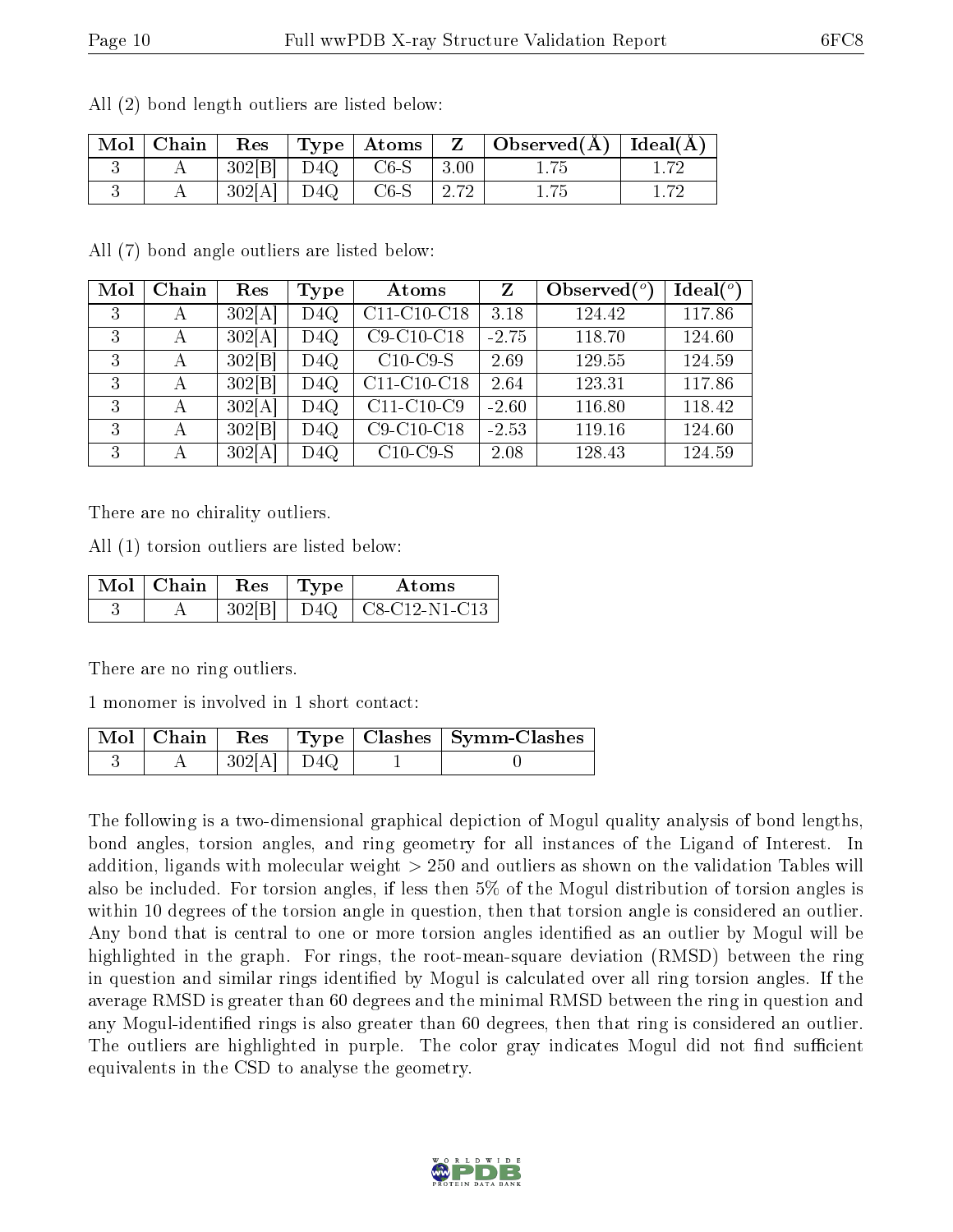

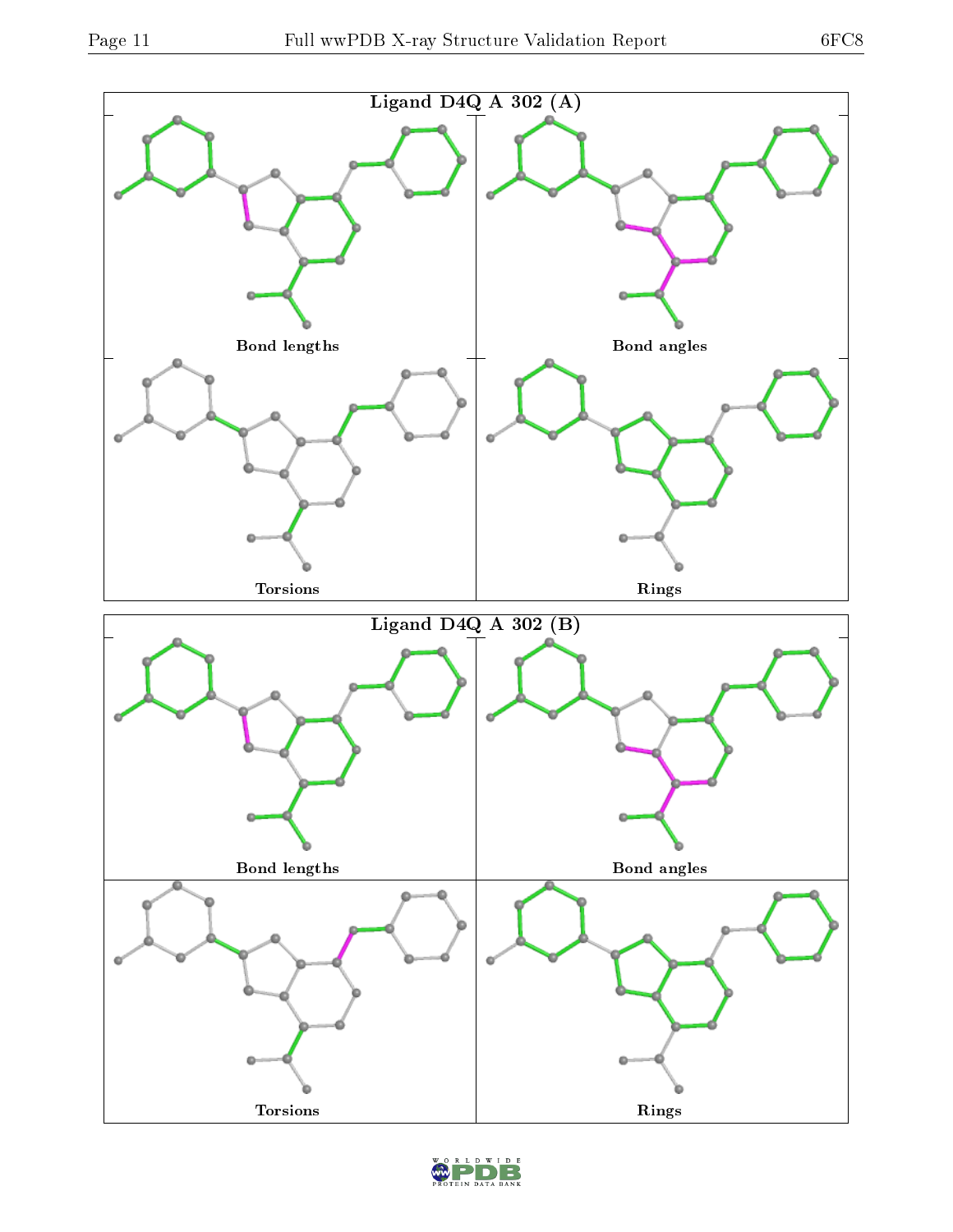### 5.7 [O](https://www.wwpdb.org/validation/2017/XrayValidationReportHelp#nonstandard_residues_and_ligands)ther polymers (i)

There are no such residues in this entry.

### 5.8 Polymer linkage issues (i)

There are no chain breaks in this entry.

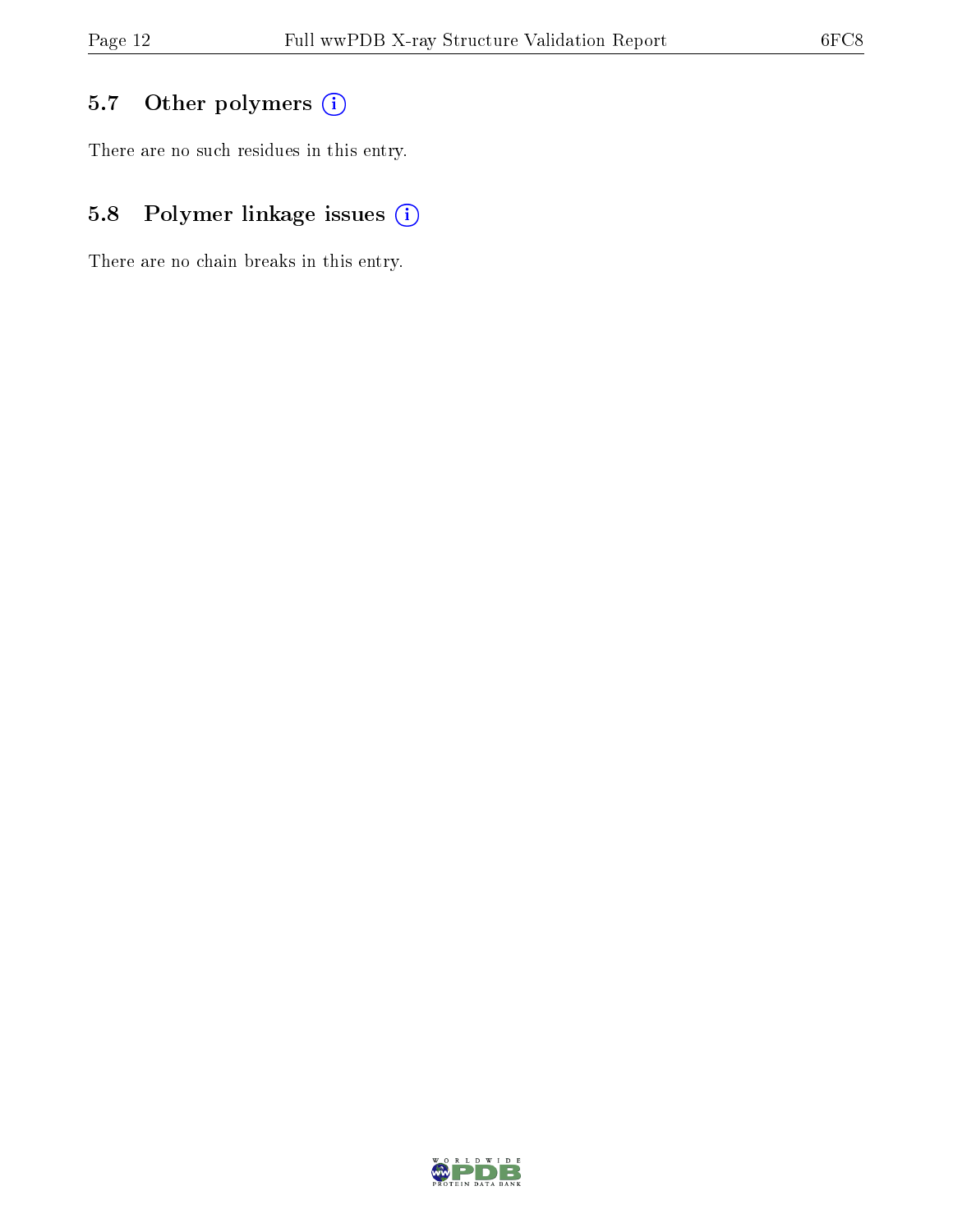## 6 Fit of model and data  $\left( \cdot \right)$

### 6.1 Protein, DNA and RNA chains (i)

In the following table, the column labelled  $#RSRZ>2'$  contains the number (and percentage) of RSRZ outliers, followed by percent RSRZ outliers for the chain as percentile scores relative to all X-ray entries and entries of similar resolution. The OWAB column contains the minimum, median,  $95<sup>th</sup>$  percentile and maximum values of the occupancy-weighted average B-factor per residue. The column labelled  $Q< 0.9$  lists the number of (and percentage) of residues with an average occupancy less than 0.9.

| $\vert$ Mol $\vert$ Chain $\vert$ | $\bf{Analysed}$ $\parallel$ | $  <$ RSRZ $>$ $ $ | $\rm \#RSRZ{>}2$                                                     | $\vert$ OWAB( $\rm \AA^2)$ $\vert$ Q<0.9 $\vert$ |  |
|-----------------------------------|-----------------------------|--------------------|----------------------------------------------------------------------|--------------------------------------------------|--|
|                                   | $\pm 269/276(97\%)$         | 0.01               | $\mid 7 \ (2\%) \ \ 56 \ \ 53 \ \mid 7, 13, 32, 50 \ \mid 1 \ (0\%)$ |                                                  |  |

All (7) RSRZ outliers are listed below:

| Mol | Chain | Res | Type       | <b>RSRZ</b> |
|-----|-------|-----|------------|-------------|
|     |       | 20  | <b>TYR</b> | 10.1        |
| 1   |       | 19  | ALA        | 10.0        |
| 1   |       | 18  | <b>GLY</b> | 9.0         |
| 1   |       | 3   | VAL        | 6.0         |
|     |       | 48  | <b>CYS</b> | 3.7         |
| 1   |       | 214 | <b>SER</b> | 2.9         |
|     |       | 21  | GLY        | 2.5         |

### 6.2 Non-standard residues in protein, DNA, RNA chains  $(i)$

There are no non-standard protein/DNA/RNA residues in this entry.

#### 6.3 Carbohydrates  $(i)$

There are no carbohydrates in this entry.

### 6.4 Ligands  $(i)$

In the following table, the Atoms column lists the number of modelled atoms in the group and the number defined in the chemical component dictionary. The B-factors column lists the minimum, median,  $95<sup>th</sup>$  percentile and maximum values of B factors of atoms in the group. The column labelled  $Q< 0.9$ ' lists the number of atoms with occupancy less than 0.9.

|  |  |                                                  |                                                                | $\mid$ Mol $\mid$ Type $\mid$ Chain $\mid$ Res $\mid$ Atoms $\mid$ RSCC $\mid$ RSR $\mid$ B-factors(A <sup>2</sup> ) $\mid$ Q<0.9 |    |
|--|--|--------------------------------------------------|----------------------------------------------------------------|-----------------------------------------------------------------------------------------------------------------------------------|----|
|  |  | $\mid 302 \mid A \mid \mid 26/26 \mid 0.97 \mid$ | $\begin{array}{ c c c c c } \hline 0.09 \\ \hline \end{array}$ | 6, 10, 12, 14                                                                                                                     | 26 |

Continued on next page...

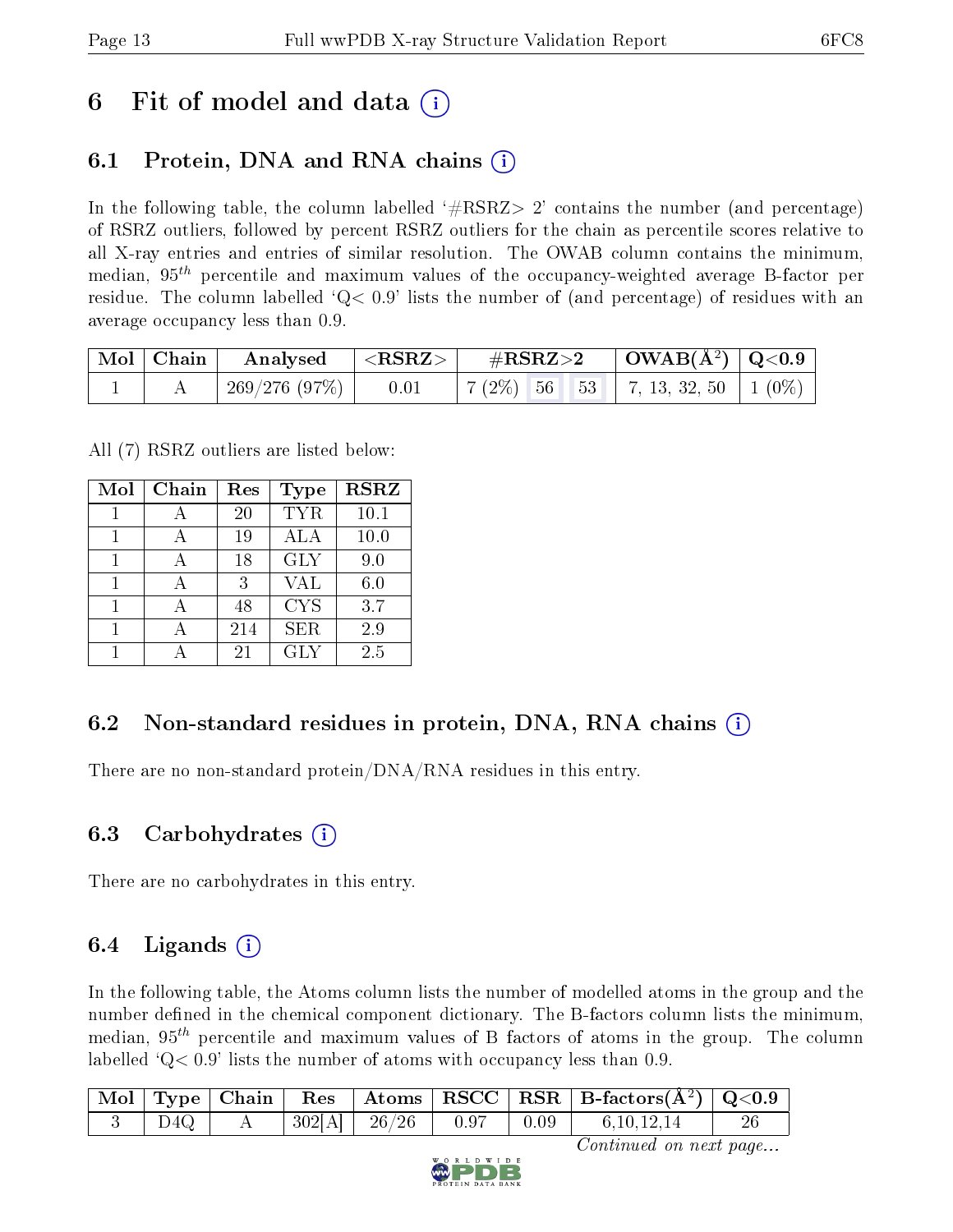Continued from previous page...

| Mol | Type            | Chain | Res    | $\boldsymbol{\mathrm{Atoms}}$ | RSCC |      | $RSR   B-factors(A2)$ | $\rm Q\textcolor{black}{<}0.9$ |
|-----|-----------------|-------|--------|-------------------------------|------|------|-----------------------|--------------------------------|
|     | D4Q             |       | 302[B] | 26/26                         | 0.97 | 0.09 | 7,10,11,12            | 26                             |
|     | SO <sub>4</sub> |       | 301    | 5/5                           | 0.99 | 0.06 | 13, 14, 15, 17        |                                |

The following is a graphical depiction of the model fit to experimental electron density of all instances of the Ligand of Interest. In addition, ligands with molecular weight  $> 250$  and outliers as shown on the geometry validation Tables will also be included. Each fit is shown from different orientation to approximate a three-dimensional view.